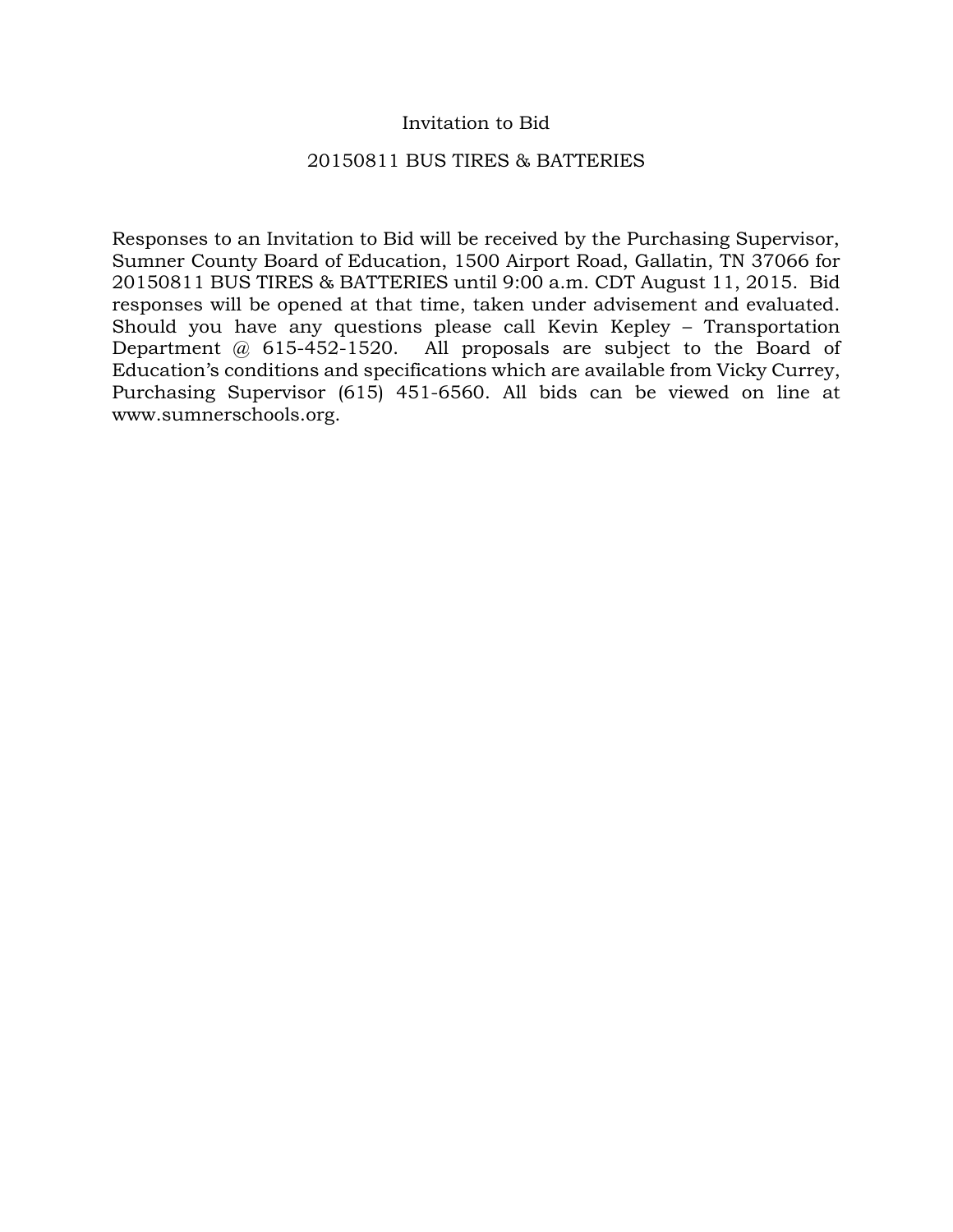#### **NOTICE TO RESPONDENTS**

Responses to an Invitation to Bid will be received by the Purchasing Supervisor in the SUPPORT SERVICE FACILITY CONFERENCE ROOM, Sumner County Board of Education, 1500 Airport Road Gallatin, TN 37066. They will be received until **9:00 A.M. Local Time AUGUST 11, 2015** for **20150811 BUS TIRES & BATTERIES**, at which time the responses will be opened, taken under advisement and evaluated. *BIDS WILL BE POSTED ON www.sumnerschools.org* 

**GENERAL REQUIREMENTS AND CONDITIONS** 

-------------------------------------------------------------------------------------------------------------------------------

- 1. The Sumner County Board of Education reserves the right to accept or reject any and/or all responses in whole or in part, and to waive informalities therein.
- 2. Any responses received after the scheduled closing time for the receipt for responses will not be considered.
- 3. If a mistake is discovered after the responses are received, only the Sumner County Board of Education may allow the respondent to withdraw the entire response.
- 4. Partial payments will not be approved unless justification for such payment can be shown. Terms will be net 30 days.
- 5. Payment will not be made until the said **20150811 BUS TIRES & BATTERIES** are inspected and approved as meeting all specifications by persons appointed by the Sumner County Board of Education.
- 6. Responses submitted must be in a sealed envelope and marked on the outside as follows: **RESPONSE: 20150811 BUS TIRES & BATTERIES DEADLINE: AUGUST 11, 2015 @ 9:00 A.M.**
- 7. Facsimile responses will not be considered.
- 8. If a successful bidder violates any terms of their bid, the contract, school board policy or any law they may be disqualified from bidding for a period of two years for minor violations or longer for major violations. Bids from disqualified bidders will not be accepted during the period of disqualification.
- 9. Prices quoted on the response (if any) are to be considered firm and binding until the said **20150811 BUS TIRES & BATTERIES** are in the possession of the Sumner County Board of Education.
- 10. No purchase or contract is authorized or valid until the issuance of a Board Purchase Order in accordance with Board Policy. No Board Employee is authorized to purchase equipment, supplies or services prior to the issuance of such a Purchase Order.
- 11. Any deviation from these stated terms, specifications and conditions must be coordinated with and approved in writing by the Purchasing Supervisor, Vicky Currey (615) 451-6560.
- 12. All bids that exceed \$25,000 must have the Company Name, License Number, Expiration Date thereof and License Classification of Contractor listed on outside of sealed envelope. As required by State of Tennessee Code Annotated 62-6-119.
- 13. The awarded bidder will be required to post a performance and payment bond in the amount of 25% of the contract price if it exceeds \$100,000 as stated by State of Tennessee Code Annotated 12-4-201.
- 14. If the project cost in excess of \$25,000 a performance bond must be secured by the requesting party in an amount equal to the market improvement value.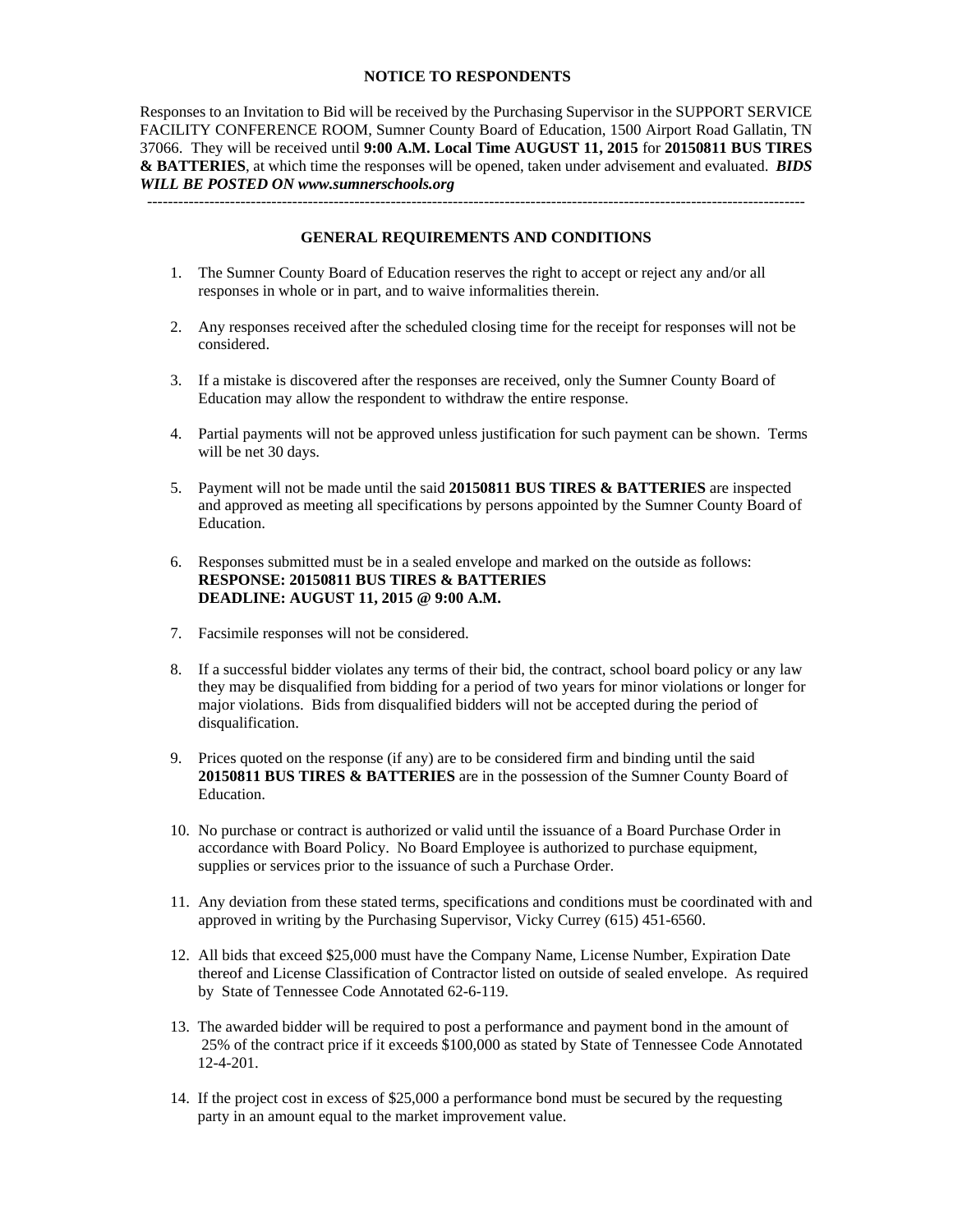# **20150811 – SCHOOL BUS TIRES & BATTERIES**

The Sumner County Board of Education, herein known as "School System", Transportation Department is soliciting bids for bus tires and batteries. The bid will be valid from September 1, 2015 thru August 31, 2016. Bid items will be awarded individually (Tires to one vendor and Batteries to another).

Refer to the following:

- Price must include all applicable fees.
- Price must include cost of delivery to the SCBOE for tires/batteries.
	- $\geq 1500$  Airport Road, Gallatin, TN 37066
- Only the specified tires will be accepted. NO SUBSTITUTIONS.

# **New Small Steer Tire**

\**Price must include all fees and the reduction for the casing and retreading allowance.*

- $255/70R22.5$
- Minimum Tread Depth: 17/32
- Load Range H
- Brands/Series Accepted
	- $\triangleright$  Bridgestone R250 ED
	- $\triangleright$  Michelin XZE

# **New Large Steer Tire**

**\****Must meet Tennessee School Bus specifications.*

- $\bullet$  11R22.5
- Minimum Tread Depth: 22/32
- Load Range H
- Brands/Series Accepted
	- $\triangleright$  Bridgestone R268
	- $\triangleright$  Michelin XZE2

# **Casing & Retreading Allowance**

- Bidder shall submit price to purchase used casings and retreading allowance
- Shall be for 11R-22.5; Load Range H; 16PLY; Multi PositionTires
- Tires shall be picked up in group of thirty  $(30)$ 
	- $\triangleright$  Pickup & Payment shall be complete one week from date of notification.
- $\bullet$  Bidder is required to accept all casings meeting the specifications.

## **Battery**

- Series 8-D
	- $\triangleright$  Minimum of 1400 CCA